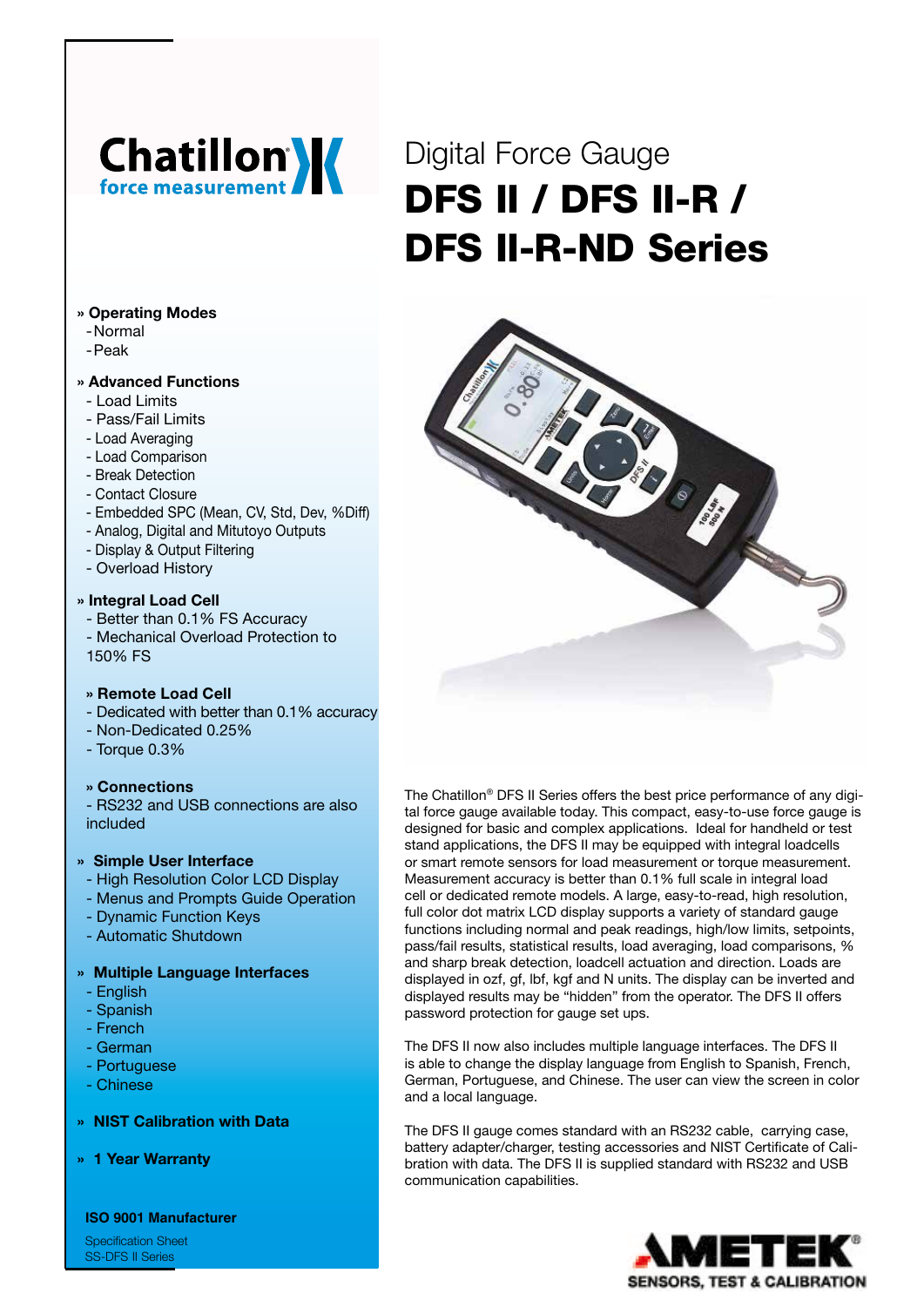

#### **Easy-to-Read Display**

A large, easy-to-read full color LCD can display readings, icons and visually indicate gauge or test status using various colors. The high resolution display features brightness adjustments and can be inverted when required. The display can even be "hidden" at the press of a button. A load bargraph indicating load direction, measured load and safe load and helps prevent overloads: the load bar changes from green to red to indicate proximity to load cell capacity. The integral loadcells feature mechanical overload protection at 150% Full Scale.

#### **Single Touch Operation**

The rubber keypad features dedicated and dynamic function keys. The function keys correspond to displayed options and guide the user during operation. A navigation pod lets you navigate through the menus and to scroll and change values quickly. The innovative "i" key can be used to display critical information on the gauge such as gauge capacity and resolution, battery life remaining, loadcell overload history, even service information including last calibration date, or the location of service centers.

#### **Dependable Measurements**

The DFS II Series features an integral loadcell sensor that delivers repeatable, accurate results. The innovative load bargraph shows dynamic load, direction of load and warns you of pending overload conditions including by changing from green, to yellow, then red. Smart technology in the gauge even keeps track of overload history to aide in maintenance and troubleshooting.

#### **Break Detection**

Break detection is provided and two types of breaks are supported. A sharp break can be used to detect whenever the load measurement drops 5% from a peak load. Alternatively, you may override the sharp break and setup the gauge with a % break detector. The % break detector allows you to set the drop percentage that is used to define a break. This type of break is useful on samples with high elastic characteristics.

#### **Contact Closure**

The DFS II Series may be used to detect a contact break. Using a jumper on Pins 8 and 10, the gauge will detect when a contact is "opened" and freeze the display reading showing the force required to break the contact.





#### **Load Averaging**

Two methods of load averaging are standard with your DFS II. Load averaging is useful to determining load characteristics of long test periods or for samples with characteristically noisy load readings.

#### **Load Method**

This method allows you to define a load threshold. The gauge will begin taking readings once the load threshold has been reached and will continue to take and average readings until the measured load falls below the threshold value.

#### **Time Method**

The Time method allows you to establish your load averaging based on a load threshold and time duration. The load threshold determines the start of the averaging, while the time duration defines the length of the test period. The gauge will begin taking readings when the threshold is reached and will continue to take and average readings until the time duration has expired.

#### **Comprehensive Results**

The DFS II Series supplies you with comprehensive results that are easy to view and understand.

The gauge displays:

- Measured Result with Units
- Operating Mode
- Pass-Fail Result
- High and Low Load Results
- Saved Results
- Statistical Calculations; Average with MIN and MAX Results, Cv with Average and Standard Deviation, % Differentiation between Successive Results, Standard Deviation, Graphical representation of saved results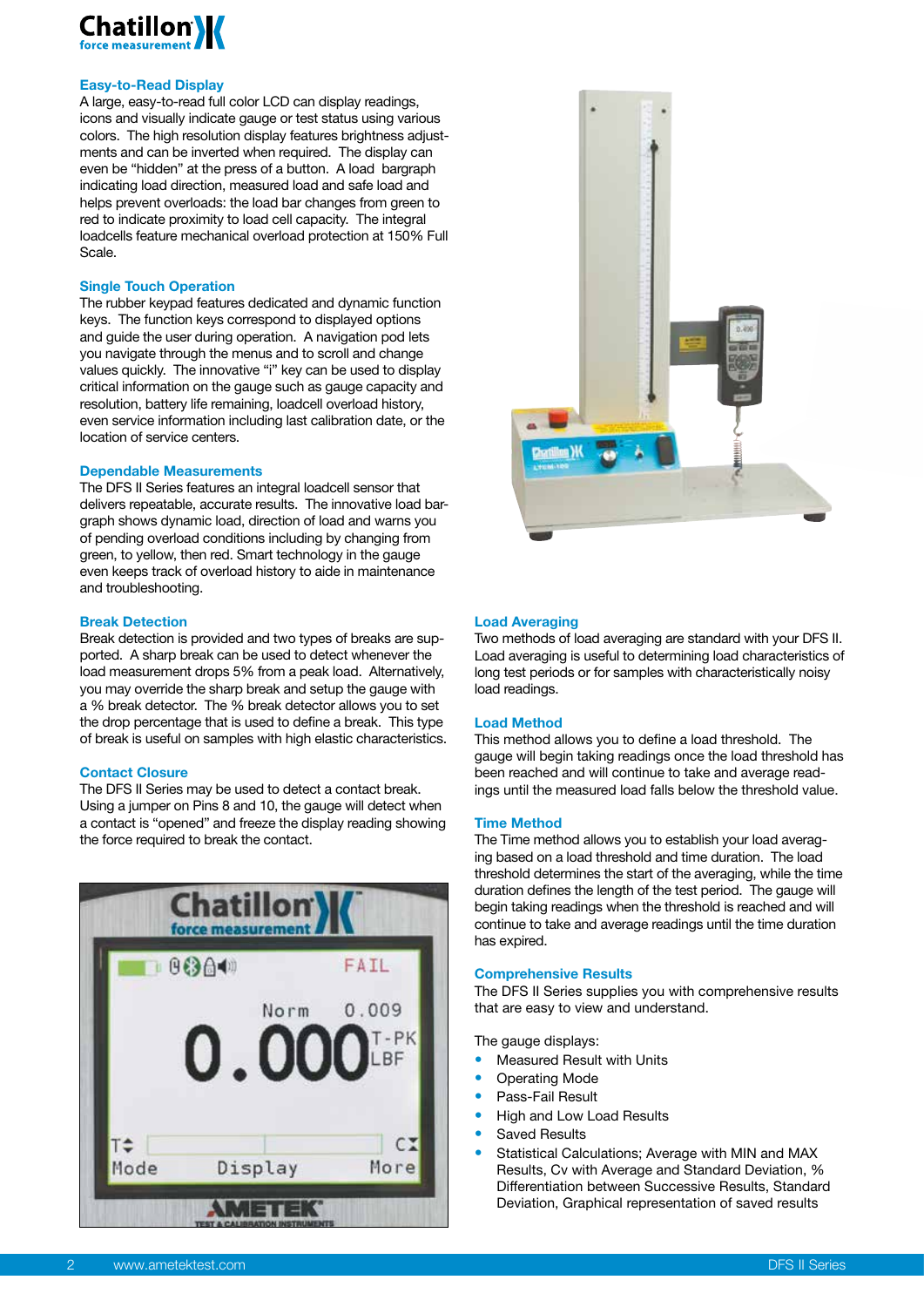

#### **Outputs**

The DFS II Series comes standard with digital and analog outputs. RS232 outputs are supported with baud rates from 9600 to 115,600. Simply select the baud rate whether or not you want to gauge to transmit with or without units. You may select the Mitutoyo output when communicating with a Mitutoyo device. Or, you may use the  $\pm 2V$  analog output to drive alarams or other ancillary devices.

The DFS II is supplied standard with standard Chatillon protocol and will work with existing test stands. The gauge also supports Mitutoyo and Alternate protocols.

#### **Filtering**

You may filter the display and peak readings with the DFS II Series. The default display rate is 10Hz, however, this may be lowered to 4Hz to accomodate noisy signals.

The peak sample rate may be specified as 10Khz, 1Khz or 10Hz to suit specific application needs. A simple menu structure is used to specify filter rates.

#### **Test Stand Compatibility**

The DFS II Series has a universal mounting backplate that enables you to fit the gauge to commonly used Chatillon force testers including the MT Series and LTCM Series testers.



#### **Calibrate and Verify Status**

The DFS II Series incorporates flash memory and hosts a set of self-diagnostic functions for monitoring the display, keypad and electronics. Using the "i" key, you have immediate access to battery conditions, including estimated battery life remaining. You can also view loadcell status, including the number of overloads that have been applied to the gauge. Zero offset verification is standard and a step-by-step calibration procedure is built-in allowing you to calibrate your DFS II gauge with certified standards.

#### **Automate with Nexygen DF Software**

Your DFS II can make use of our Nexygen DF software for gauge applications. With Nexygen software, you can perform tests and graph results automatically using a personal computer. Load results may be shown graphically versus time. Tabular results are displayed and can be used to create relationships, queries or used to produce reports. You can format the display to match your requirements and establish pre- and post-test questions that require the operator to answer questions based on the test setup. Setup is easy too. Menus, radio buttons and prompts guide you through instrument and test setup. Since Nexygen DF software is OLE2 compatible, information can be exchanged transparently with Microsoft Word, Excel, Access, PowerPoint and Outlook.

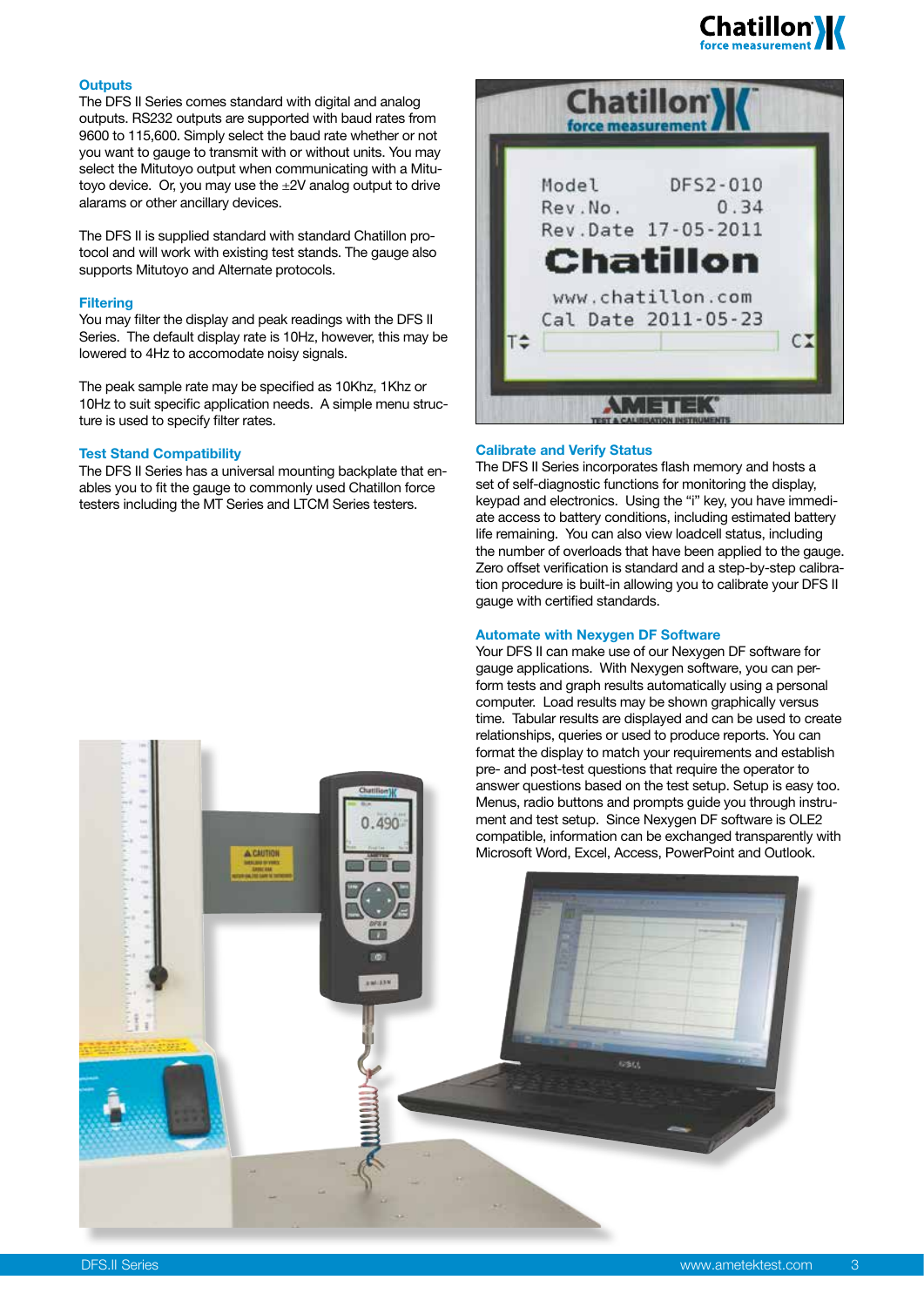# **Chatillon**



#### **Dedicated SLC Remote Load Cells**

The DFS II Series with dedicated remote load cells is the ideal solution for applications that require a measurement where there is no room for the gauge. The gauge may be handheld our remotely mounted and the load cell may be placed right where it needs to be to take the reading. This is the answer if one load cell will address all of the testing needs or if multiple gauges will be used. The user can have the DFS II Series gauge where it needs to be so that a reading may be easily taken or so that it is not interfering with the test being performed. The gauge will operate the same as if it were an integral load cell and all functions will operate normally.

#### **Accuracy of the Dedicated Remote Models**

If the dedicated remote load cell is chosen, the accuracy in the ranges of the standard integral load cells applies. The load cell is dedicated to that model and may be calibrated specifically for that gauge. These units carry an accuracy of ±0.10% of full scale: a highly accurate device.

#### **Non-Dedicated SLC Remote Load Cells**

If you need flexibility in your applications, the DFS II Series with non-dedicated remote load cells is the answer. As is the case with the dedicated load cells, the gauge may be handheld our remotely mounted and the load cell may be placed right where it needs to be to take the reading. However, this configuration also gives the user the flexibility of having interchangeable load cells that may be used with a single gauge.



This is the unit to select if there is a need for multiple ranges of measurements required: one unit can do it all. It is also more economical to purchase the DFS II-R-ND with SLC load cells than purchasing several individual gauges for the different range applications. The SLC load cells for the non-dedicated models are also available in higher ranges, to 10,000 lbf, allowing for a wider range of applications. The gauge will operate the same as if it were an integral load cell and all functions will operate normally.

#### **Accuracy of the Non-Dedicated Models**

There is a small price to pay for the additional range and economical flexibility of having non-dedicated remote load cells. If the non-dedicated remote load cell is chosen, the load cell is not dedicated to that model so the calibration is such that it allows for some variance when connected to different gauges. These units carry an accuracy of  $\pm 0.25\%$ of full scale for standard ranges and ±0.50% of full scale for the extended ranges making this an accurate tool given the flexibility.

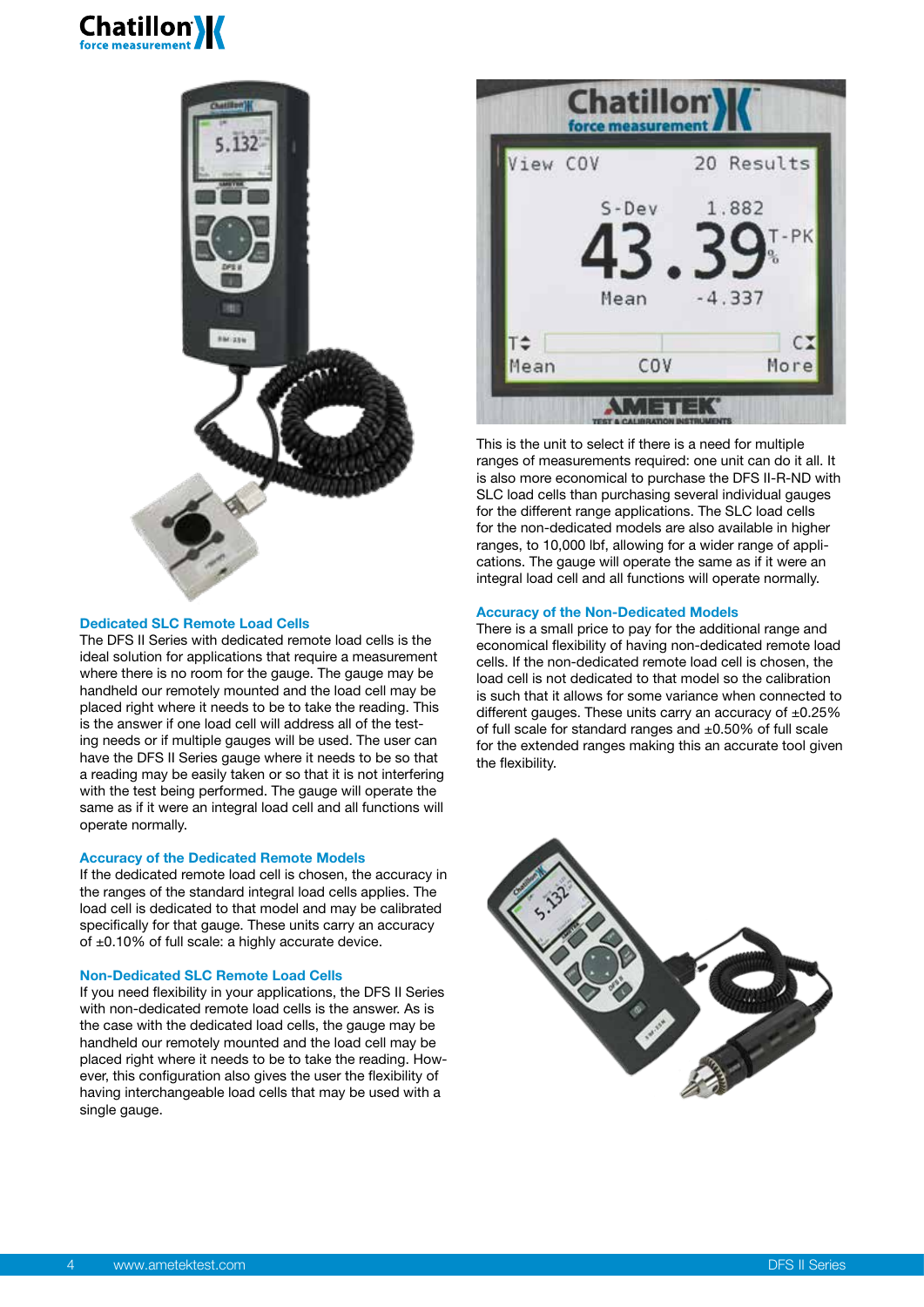



#### **Non-Dedicated STS Remote Torque Sensors**

In addition to the force measurement capability of the DFS II Series with non-dedicated remote load cells, Chatillon also offers the STS Series of remote torque sensors. When combined with the DFS II-R-ND Series, these rugged and accurate sensors turn your force gauge into a torque measurement device: no need to purchase another gauge. As is the case with the dedicated load cells, the gauge may be handheld our remotely mounted and the torque sensor may be manipulated to take the reading. This configuration also gives the user the flexibility of having force and torque measurement in a single gauge. This is the unit to select for maximum flexibility: one unit and interchangeable sensors can do it all. The STS series of torque sensors is available in ranges from 3 in-lb to 200 in-lb. The gauge will operate the same as if it were an integral load cell and all functions will operate normally.

| Firmware |                     |
|----------|---------------------|
| Model    | DFS2-010            |
| E91-121  |                     |
| Rev.No.  | 0.34                |
|          | Rev.Date 17-05-2011 |
|          | www.chatillon.com   |
|          |                     |
|          | $C_{\rightarrow}$   |
|          | Info                |

#### **Accuracy of the STS Remote Torque Sensors**

There is a small price to pay for the additional range and economical flexibility of having non-dedicated remote torque sensors. If the non-dedicated remote torque sensor is chosen the torque sensor is not dedicated to that model so the calibration is such that it allows for some variance when connected to different gauges. These units carry an accuracy of ±0.30% of full scale for standard ranges making this an accurate tool given the flexibility.

#### **Supplied Ready-To-Go**

Regardless of the configuration ordered, your DFS II Series is supplied ready-to-go. The gauge and accessories are supplied in a durable carrying case that is designed for all components including adapters, load cells, software, and battery charger. The units are delivered with a long life NiMH battery cell that is rechargeable. The charger supplied is a universal charger: no need for adapters for different power supplies. The compliment of adapters is comprehensive and includes a hook, compression tip, extension rod, pointed tip, chisel tip, and a notch tip: everything that you need to get started. And, the DFS II Series is designed to mount directly, or with an available kit, on Chatillon manual and motorized test stands.

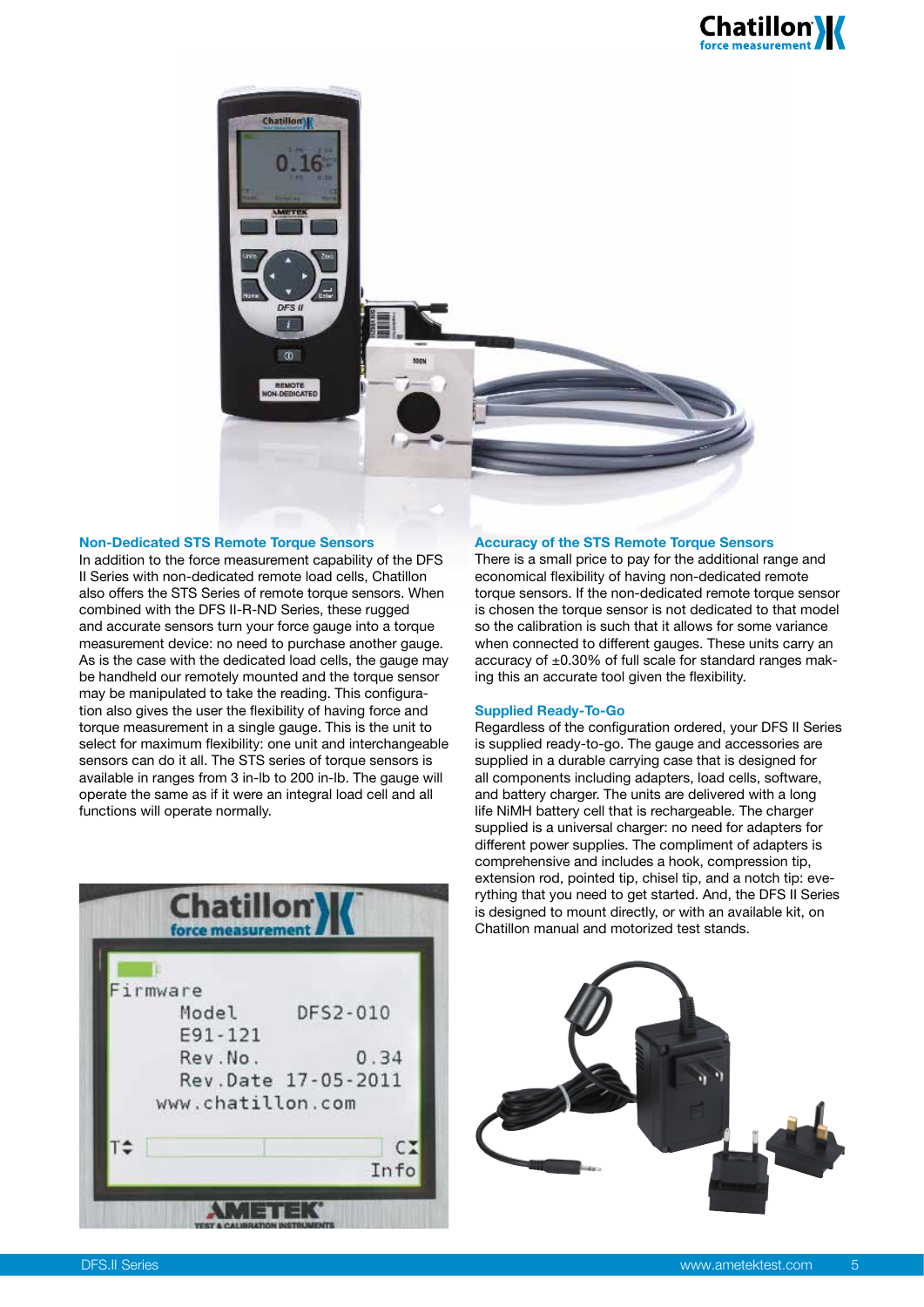



#### **Accessories**

| Part No.          | Description                        | <b>DFSII</b> | DFS-R II  |
|-------------------|------------------------------------|--------------|-----------|
| SPK-FMG-008A      | Chisel Point, 110 lbf              | п            | ■         |
| SPK-FMG-008B      | Chisel Point, 550 lbf              | П            | <b>I</b>  |
| SPK-FMG-009A      | Point Adapter, 110 lbf             | ■            | п         |
| SPK-FMG-009B      | Point Adapter, 550 lbf             | П            | <b>In</b> |
| SPK-FMG-010A      | Notch Adapter, 110 lbf             | ٠            | ■         |
| SPK-FMG-010B      | Notch Adapter, 550 lbf             | П            | ×         |
| SPK-FMG-011A      | Flat Adapter, 110 lbf              | п            | п         |
| SPK-FMG-011B      | Flat Adapter, 550 lbf              | П            | П         |
| SPK-FMG-012A      | Hook, 50 lbf                       | ٠            | ■         |
| SPK-FMG-012B      | Hook, 110 lbf                      | П            | П         |
| SPK-FMG-012C      | Hook, 550 lbf                      | ■            | п         |
| SPK-FMG-013A      | Extension Rod, 6" (152mm), #10-32  | П            | П         |
| SPK-FMG-013B      | Extension Rod, 6" (152mm), 5/16-18 | ٠            | п         |
| SPK-DF2-UNIV      | Battery Charger, Universal         | П            | П         |
| <b>SPK-DF-118</b> | Carrying Case                      | п            | п         |
| P-10020           | #10-32 to 5/16-18 Adapter          | $\bullet$    | $\bullet$ |
| SPK-DF-HANDLE     | <b>Handle Assembly</b>             | $\bullet$    | $\bullet$ |
| SPK-DF-RS232      | RS232 Cable, 10' (3m)              | П            | П         |
| SPK-FMG-141       | Pistol Grip                        | $\bullet$    | $\bullet$ |
| <b>ML3867</b>     | Swivel Hook, 50 lbf                | $\bullet$    | $\bullet$ |
| ML3850            | Swivel Hook, 110 lbf               | $\bullet$    | $\bullet$ |
| ML3869            | Swivel Hook, 225 lbf               | $\bullet$    | $\bullet$ |
| <b>ML3868</b>     | Swivel Hook, 550 lbf               | $\bullet$    | $\bullet$ |
| NC002500          | Hook, Latch                        | $\bullet$    | $\bullet$ |
| NC003164-D        | <b>TCD WEDGE Software</b>          | п            | п         |
| SPK-FMG-USB       | USB Cable for use with PC          | $\bullet$    | $\bullet$ |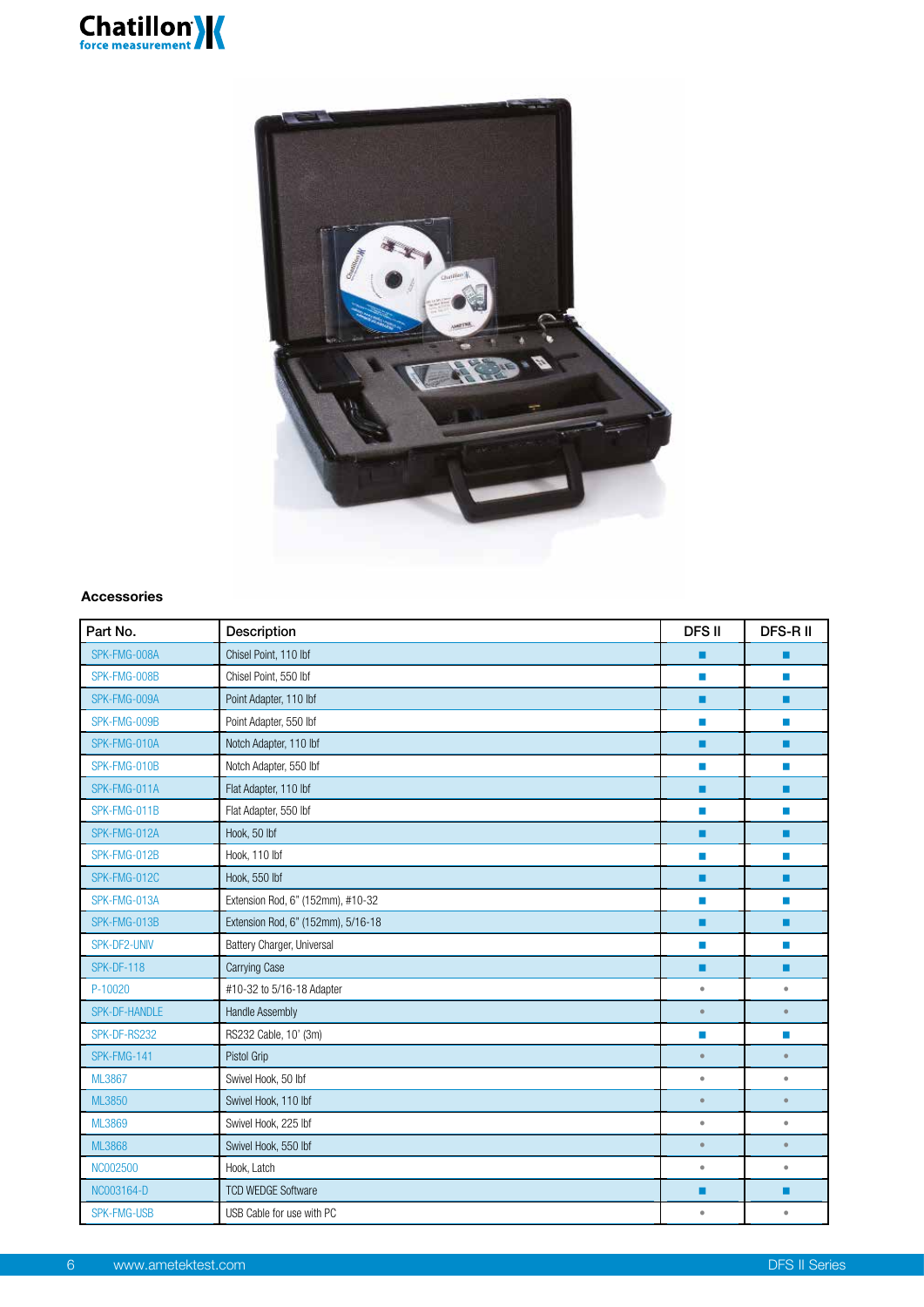

# **Ordering**

# **DFS II Series**

| Model              | ozf                          | lbf                 | gf                | kgf               | N                   |
|--------------------|------------------------------|---------------------|-------------------|-------------------|---------------------|
| <b>DFS2-250G</b>   | $8 \times 0.002$             | $0.5 \times 0.0001$ | 250 x 0.05        | $1 \times 0.0001$ | $2.5 \times 0.0005$ |
| <b>DFS2-002</b>    | 32 x 0.005                   | $2 \times 0.0002$   | $1000 \times 0.1$ | $1 \times 0.0001$ | $10 \times 0.001$   |
| <b>DFS2-010</b>    | 160 x 0.02                   | $10 \times 0.001$   | $5000 \times 0.5$ | $5 \times 0.0005$ | 50 x 0.005          |
| <b>DFS2-025</b>    | 400 x 0.05                   | 25 x 0.002          | $10000 \times 1$  | $10 \times 0.001$ | $100 \times 0.01$   |
| <b>DFS2-050</b>    | $800 \times 0.1$             | 50 x 0.005          | 25000 x 2         | 25 x 0.002        | 250 x 0.02          |
| <b>DFS2-100</b>    | $1600 \times 0.2$            | $100 \times 0.01$   | 50000 x 5         | 50 x 0.005        | 500 x 0.05          |
| <b>DFS2-200</b>    |                              | $200 \times 0.02$   |                   | $100 \times 0.01$ | $1000 \times 0.1$   |
| <b>DFS2-500</b>    | $\overline{\phantom{a}}$     | $500 \times 0.05$   |                   | 250 x 0.02        | 2500 x 0.2          |
| Model              | ozf                          | lbf                 | gf                | kgf               | N                   |
|                    |                              |                     |                   |                   |                     |
| <b>DFS2-R-250G</b> | $8 \times 0.002$             | $0.5 \times 0.0001$ | 250 x 0.05        | $1 \times 0.0001$ | $2.5 \times 0.0005$ |
| <b>DFS2-R-002</b>  | 32 x 0.005                   | $2 \times 0.0002$   | $1000 \times 0.1$ | $1 \times 0.0001$ | $10 \times 0.001$   |
| <b>DFS2-R-010</b>  | 160 x 0.02                   | $10 \times 0.001$   | $5000 \times 0.5$ | $5 \times 0.0005$ | 50 x 0.005          |
| <b>DFS2-R-025</b>  | 400 x 0.05                   | 25 x 0.002          | $10000 \times 1$  | $10 \times 0.001$ | $100 \times 0.01$   |
| <b>DFS2-R-050</b>  | $800 \times 0.1$             | 50 x 0.005          | 25000 x 2         | 25 x 0.002        | 250 x 0.02          |
| <b>DFS2-R-100</b>  | $1600 \times 0.2$            | $100 \times 0.01$   | $50000 \times 5$  | 50 x 0.005        | 500 x 0.05          |
| <b>DFS2-R-200</b>  |                              | $200 \times 0.02$   |                   | $100 \times 0.01$ | $1000 \times 0.1$   |
| <b>DFS2-R-500</b>  | $\qquad \qquad \blacksquare$ | 500 x 0.05          |                   | 250 x 0.02        | $2500 \times 0.2$   |
| <b>DFS-R-1000</b>  |                              | $1000 \times 0.01$  |                   | 500 x 0.05        | $5000 \times 0.2$   |

| Model            | ~-+<br><u>uzi</u>        | Ш<br>ישו |   | . <del>.</del><br>11 J | . . |
|------------------|--------------------------|----------|---|------------------------|-----|
| $2 - 1 - 1$<br>. | $\overline{\phantom{a}}$ |          | - | -                      |     |

Note: This is the gauge body only without sensors. Order SLC Series load cells and STS Series torque sensors separately. For sensors specification information, see the respective specification *sheets.*